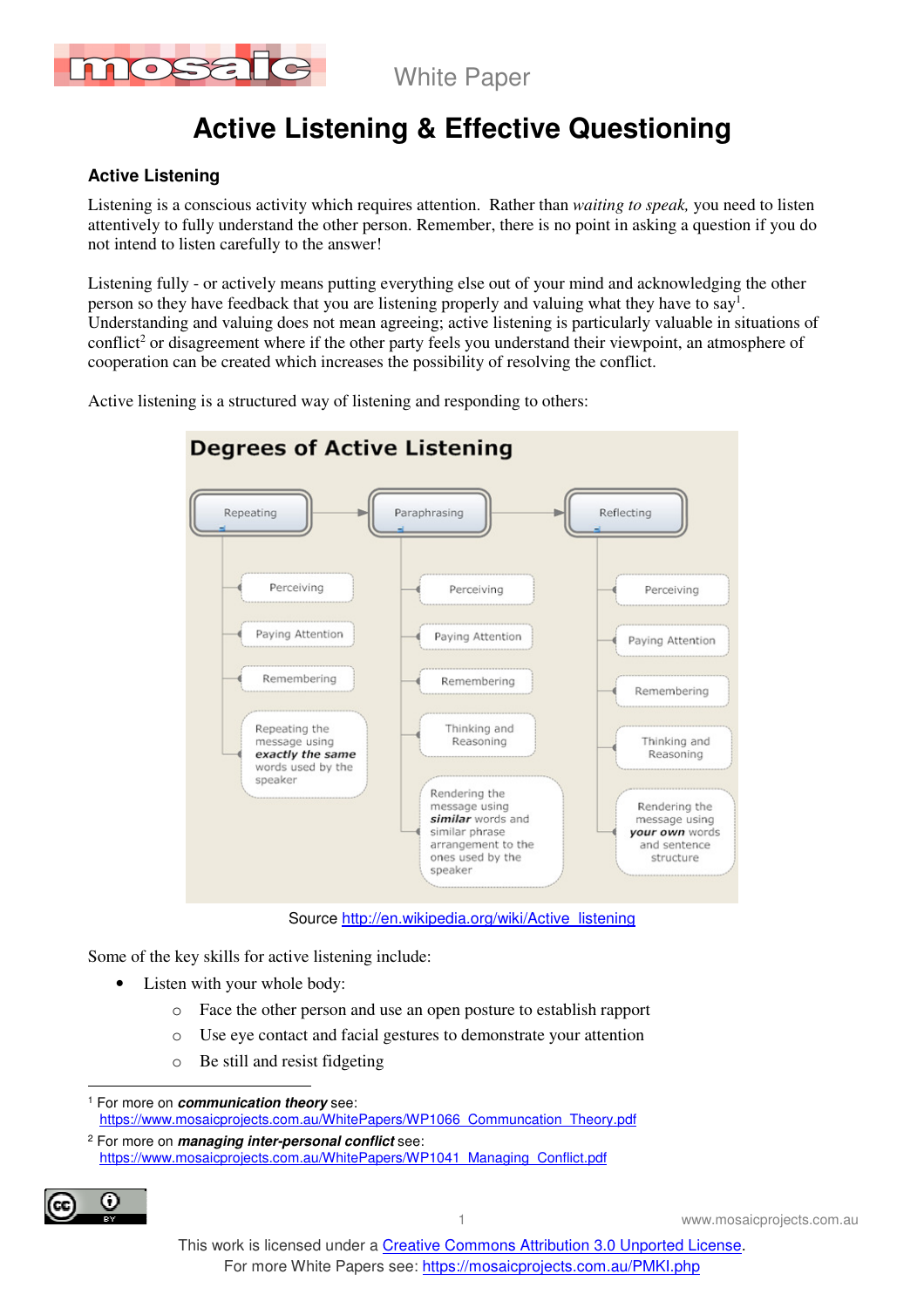

- Let the other person do the talking:
	- $\circ$  Be quiet and actively encourage the other person to talk; promote their willingness to communicate;
	- o Avoid interrupting;
	- o Avoid pre-judging what's being said (rather, make sure you focus on understanding precisely what the speaker means);
	- o Avoid starting to think about your answer or response (wait until the speaker has finished active listening is hard work and needs 100% of your concentration);
	- o Don't finish their sentences or fill in the blanks no matter how tempting!
- Notice non-verbal communication ie, body language, tone and pitch of the voice listen for feelings and emotions<sup>3</sup> as much as facts and words.
- Be comfortable with silence. Staying silent gives time and opportunity for the speaker to share extra information. It may feel odd initially, but you will be amazed how often more information emerges after a moment's silence.
- Listen inquisitively and strategically:
	- Inquisitive listening actively looking for interesting 'bits' of information in what is being said that will help formulate a solution or answer;
	- o Strategic listening going beyond the words to understand the speakers real motivations and driving forces and/or needs. This involves listening 'between the lines' and hearing the things that were 'not said' as well as those that were.
- Use questions effectively (see below).
- Reflect back the information you receive to illustrate your understanding and provide opportunities for clarification. Use paraphrasing, acknowledgment and reflective statements.

Some common mistakes made by people who think they are actively listening, but aren't really, include:

- Cursory listening; just going through the motions but the listener is either multi-tasking or not really interested in what's being said.
- Shallow listening; the listener believes they already know what the speaker is leading to and already knows the answer or what they are going to say next. This type of listening is often underpinned by arrogance and the listener fails to hear what is actually being said.

Active listening takes time and focus to achieve; used effectively it opens up a whole new level on which to communicate and build relationships.

#### **Effective Questions**

Albert Einstein said, *"If I had an hour to solve a problem and my life depended on the solution, I would spend the first 55 minutes determining the proper question to ask, for once I know the proper question, I could solve the problem in less than five minutes."* Far too many people focus on having the "right answer" rather than discovering the "right question"<sup>4</sup> . In Germany, the job title *Direktor Grundsatzfragen* translates as "Director of Fundamental Questions." These are the people who are always thinking about what the next questions will be. The German understanding and appreciation of *Grundsatzfragen* stems from a culture that highly values philosophy and the ongoing questioning of priorities and the meaning of life. We can all benefit from adopting this approach to thinking, which makes asking effective questions a key skill to develop. A powerful question:

<sup>4</sup> See **Good questions outrank easy answers**: https://mosaicprojects.wordpress.com/2011/05/21/good-questions-outrank-easy-answers/



 $\overline{a}$ 

<sup>&</sup>lt;sup>3</sup> For more on *emotions* see: https://www.mosaicprojects.com.au/WhitePapers/WP1008\_Emotional\_Intellegence.pdf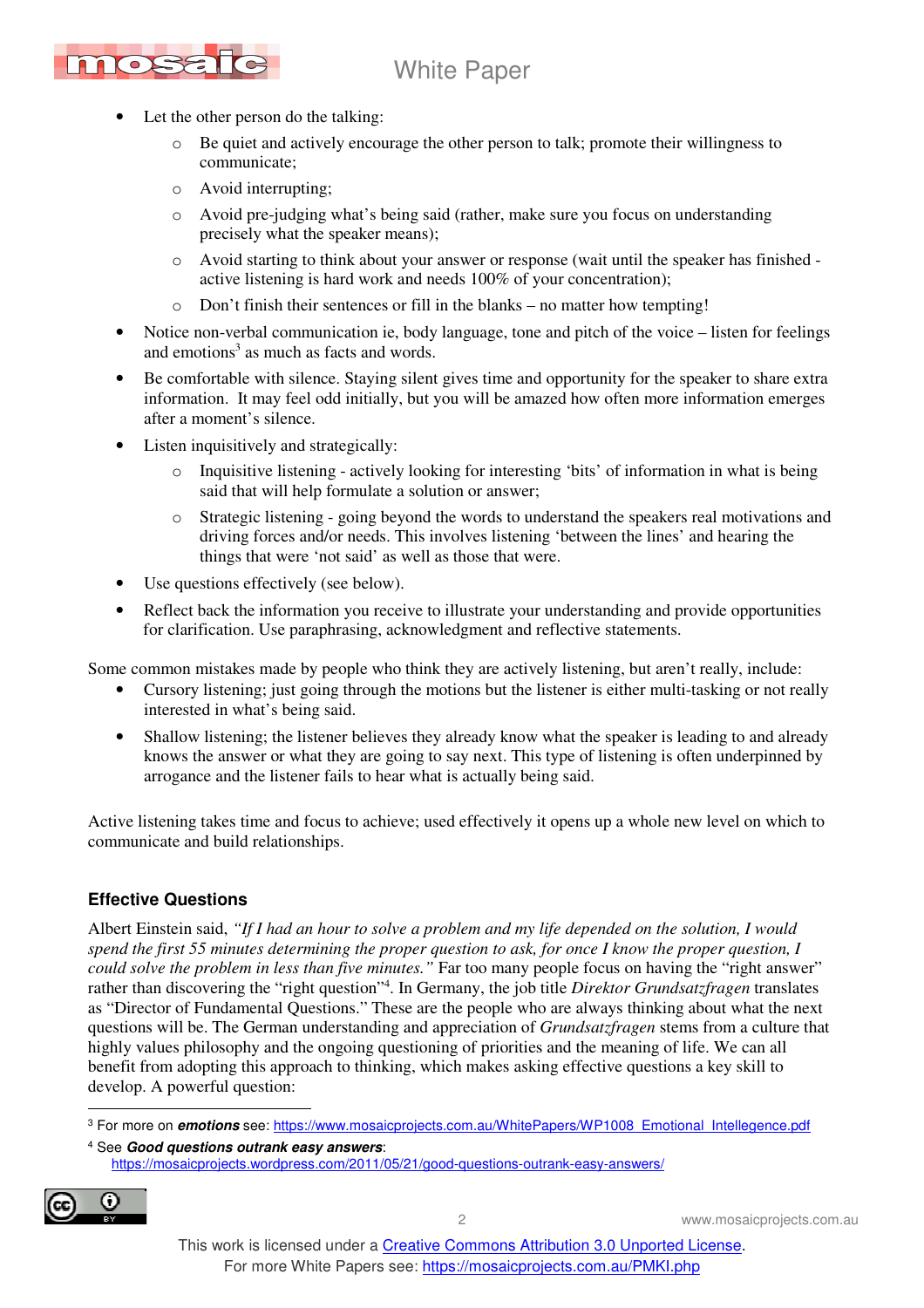

- generates curiosity in the listener
- stimulates reflective conversation
- is thought-provoking
- surfaces underlying assumptions
- invites creativity and new possibilities
- generates energy and forward movement
- channels attention and focuses inquiry
- stays with participants
- touches a deep meaning
- evokes more questions.

It has the capacity to spread beyond the place where it began into larger networks of conversation throughout an organization or a community. Powerful questions that travel well are often the key to large-scale change.

But this is not straightforward; whilst asking and answering questions is part of everyday conversation for all of us and we might think that questioning is a natural skill that we all possess; it is not as easy as we assume. Questions need to be designed to help the other person reach a conclusions, or to provide information and insights helpful to the discussion.

There are a range of question types that can be used for different purposes. Some questions provide structure, others direct flow, and some help us to reach closure. Question types include:

- **Open questions**, to gather information and facts, for example "What are your concerns and worries about this situation?"
- **Probing questions**, to gain additional detail, e.g. "Can you explain why that matters?"
- **Hypothetical questions**, to suggest an approach or introduce new ideas. An example might be "If you could get additional funding or resources, how might that help?"
- **Reflective questions**, to check understanding, such as "So would you prioritise the most critical areas for attention first and make sure that everyone knew what was most important?"
- Leading questions<sup>5</sup>, to help a person reach a conclusion or have an 'idea' that you feel will be beneficial; a few well planned questions can very often lead the person towards the idea and instead of responding to your request, they have their idea of how to help you be more successful.
- **Deflective questions** to defuse an aggressive or defiant situation by redirecting the force of the other person's attack instead of facing it head-on. 'Attacks' are synonymous with dissatisfaction, insubordination or resistance and prevent you from moving forward. Dealing with a strong objection by responding with similar force creates conflict. Deflective questions help to transform the negative situation into a collaborative problem-solving<sup>6</sup> occasion. Some examples include:
	- o Dissatisfaction: I'm not happy with this project!
	- o Response: What can *WE* do to make it right?
	- o Insubordination: I have major concerns. I won't do it!
	- o Response: How can *WE* address your concerns?
	- o Resistance: I disagree with the approach!
	- o Response: If you were to do it, what would be your approach?

<sup>&</sup>lt;sup>6</sup> For more on *problem-solving* see: https://www.mosaicprojects.com.au/WhitePapers/WP1013\_Problem\_Solving.pdf



 $\overline{a}$ 5 For a demonstration of the art of **leading questions** watch this video clip from the UK 'Yes Prime Minister' TV series – its an oldie but a goodie…… spend couple of minutes watching an expert: https://youtu.be/G0ZZJXw4MTA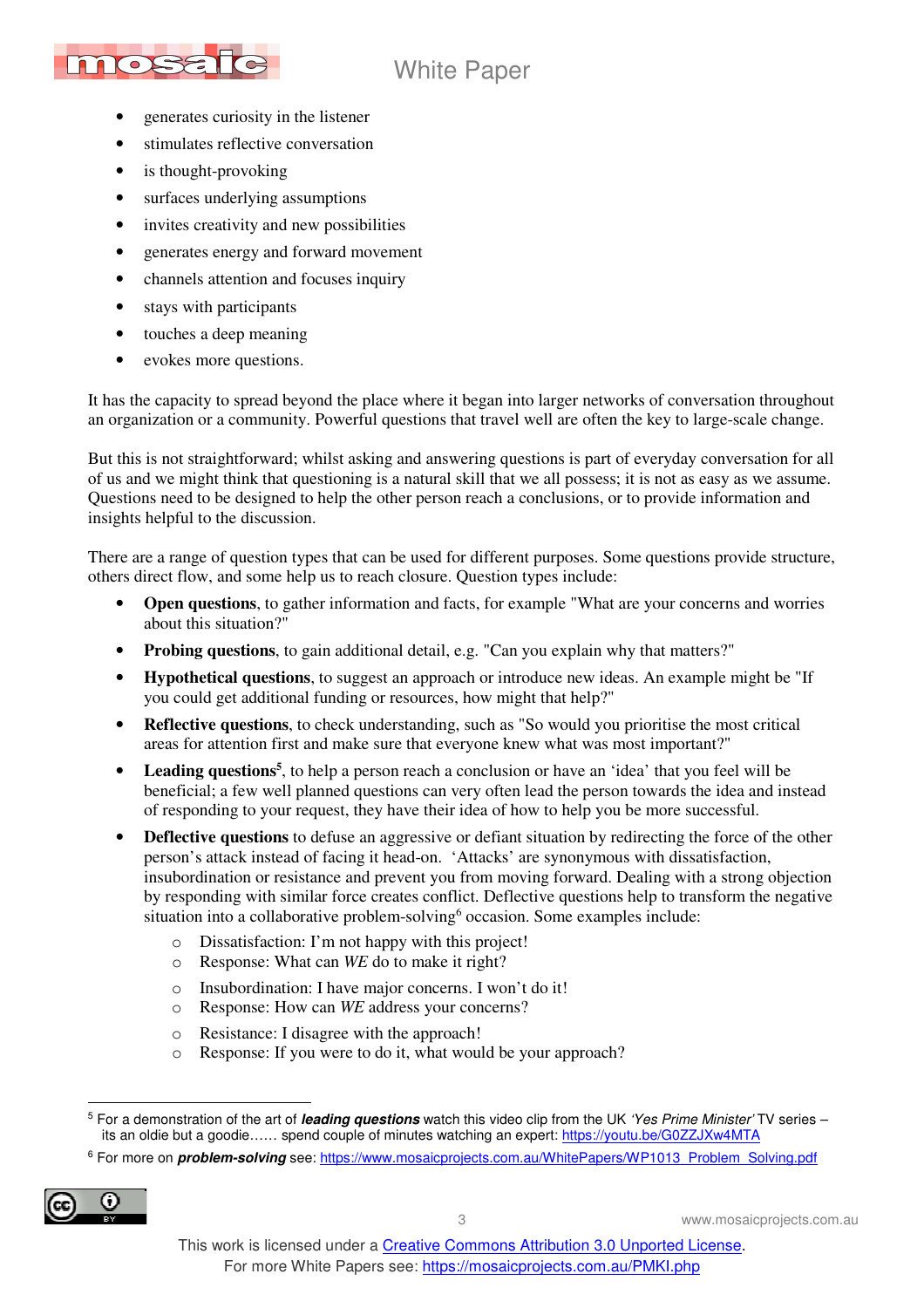

• **Closing questions**, to bring agreement, commitment and conclusion, e.g. "When will you talk to your team and the client about this?"

Questions are not neutral:

- Asking 'leading questions' when you are seeking information closes off options;
- Whereas asking 'open questions' when you are intending to move a person towards the conclusion you want them to reach can be counterproductive.

Hypothetical, reflective and leading questions help generate ideas, motivate people and develop insights, they are particularly useful when leading knowledge workers<sup>7</sup>. Other question sets are designed to gather information. To be effective, you need to know the objectives of the questions you are asking and then design the questions to support the objective.

### **Information gathering**

The purpose of most questions is to gather information or requirements<sup>8</sup>. These questions are often used in a structured *question funnel*. The funnel starts very wide, with open questions to consider a broad range of possibilities, then it uses probing and hypothetical questions to fill in missing information, increase understanding and suggest additional ways of thinking about the situation. Finally the question funnel focuses things down by using reflective questions to ensure that all the main issues have been considered, and ending with closing questions to produce an agreed way forward.

Each of these steps involves answering questions, but to get the right answers we must ask the right questions. Some of the skills of effective questioning include:

- Asking open ended questions Open ended questions such as "How do you think this re-structure may impact your department?" provide far greater insights than closed questions such as "How long have you worked with Harry?" Closed questions will deliver Yes/No answers or flat facts such as "Two years".
- Don't be afraid to wait for the complete answer!
- Use active listening…..
- Avoid leading questions and 'why' questions (these can cause people to become defensive) focus on 'what' and 'how' questions that elicit facts and information without appearing to blame.
- Pre-plan the questions you are likely to need some examples of typical questions include:
	- o Questions to identify an issue:
		- What seems to be the trouble?
		- What do you make of \_\_\_\_\_\_\_?
		- How do you feel about  $\qquad$  ?
		- What concerns you the most about \_\_\_\_\_\_\_\_\_\_\_?
		- What seems to be the problem? *(not: 'Why did this go wrong?')*
		- What seems to be your main obstacle?
		- What is holding you back from \_\_\_\_\_\_\_\_\_\_\_\_\_\_\_?
		- What do you think about doing XXXX this way?
	- o Questions to elicit additional information:

<sup>8</sup> For more on *requirements gathering* see: https://www.mosaicprojects.com.au/WhitePapers/WP1071\_Requirements.pdf



 $\overline{a}$ 7 For more on **leading knowledge workers** see: https://mosaicprojects.wordpress.com/2013/08/08/leading-knowledge-workers/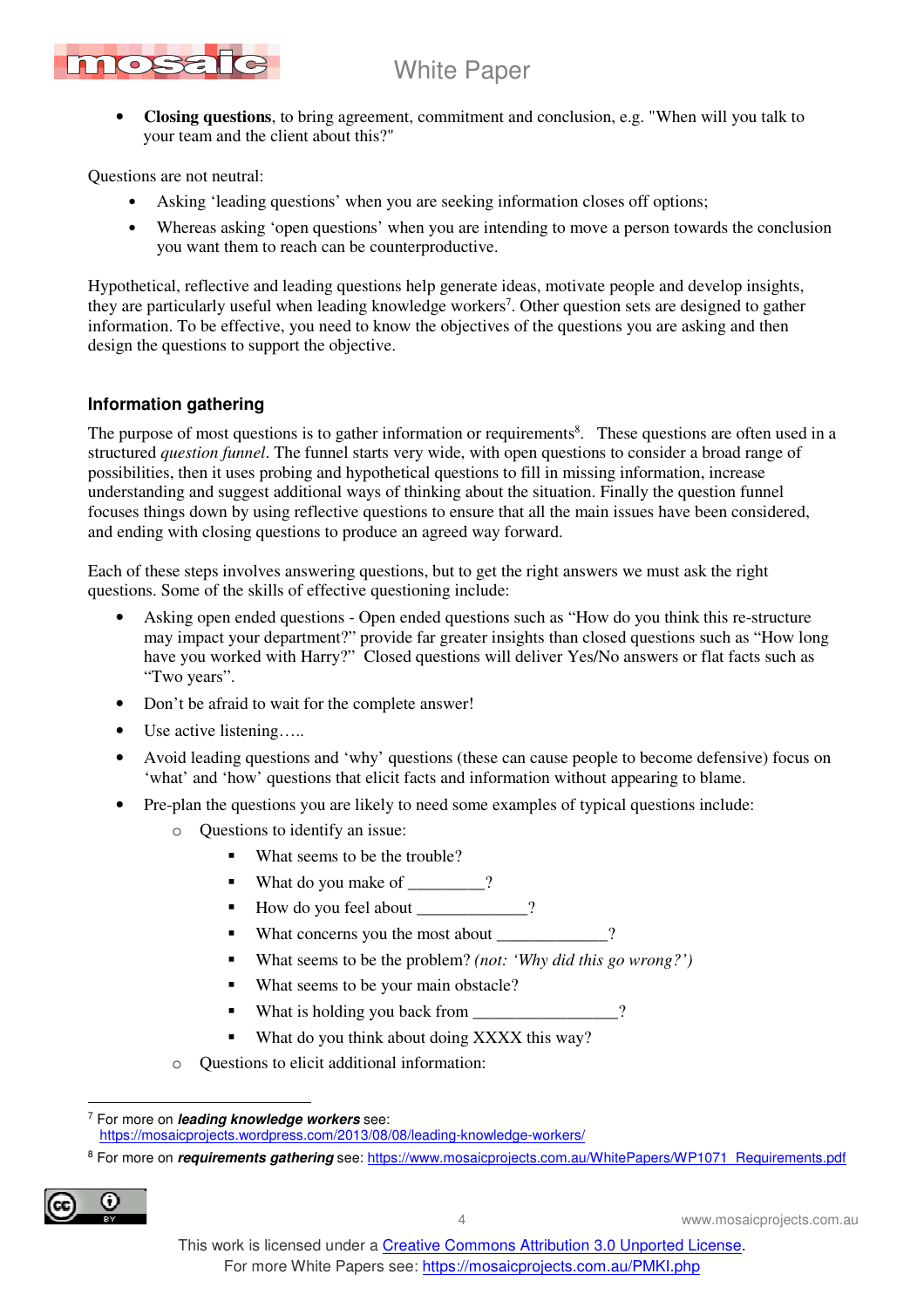

- What do you mean by \_\_\_\_\_\_\_\_\_?
- Tell me more about \_\_\_\_\_\_\_\_\_\_\_\_\_\_\_
- What else?
- What other ways did you try so far?
- What will you/we have to do to get the job done?
- o Outcome focused questions (can help resolve a conflict once the issues are understood):
	- How do you want \_\_\_\_\_\_\_\_\_\_\_\_ to turn out?
	- What do you want? or What is your desired outcome?
	- What benefits would you like to get out of X?
	- What do you propose?
	- What is your plan?
	- If you do this, how will it affect  $\qquad$  ?
	- What else do you/we need to consider?
- Questions to elicit action:
	- What will you do?
	- When will you do it?
	- How will I know you did it?
	- What are your next steps?
- o Questions to define a risk, issue or problem:
	- What is the uncertainty?
	- How uncertain is it?
	- Why does it matter?
	- How much does it matter?
- If necessary test the reliability of the person by asking questions to which you already know the answers. This is important in several areas:
	- $\circ$  To test the reliability of a person's memory (or perceptions); if they correctly answer the test questions you can reasonably expect other answers to have a similar level of reliability. It is important to remember everyone's perceptions of an event will be different and no-one's memory is perfect.
	- o To graduate subjective answers. What do you mean by an 'expensive meal' and does the other person have similar perceptions. Depending on circumstances 'expensive' may be \$50, \$100, \$200 or even \$500. Knowing someone believes something is 'very important' is of no value unless you understand what they mean by 'very important' compared to merely 'important' and/or 'extremely important'.

There are many other questions and everyone with responsibility for managing people needs to know how to ask the right questions. Asking the right questions lets your hear the information you really need to understand as long as you are actively listening. You may not like the answers but need the information to move forward! It is impossible to fully resolve a problem if you don't fully understand the issues first.

Here are some questions you might ask yourself as you begin to explore the art and architecture of designing effective questions. They are based on pioneering work with questions being done by the Public Conversations Project, a group that helps create constructive dialogue on divisive public issues.

- Is this question relevant to the real life and real work of the people who will be exploring it?
- Is this a genuine question a question to which I/we really don't know the answer?

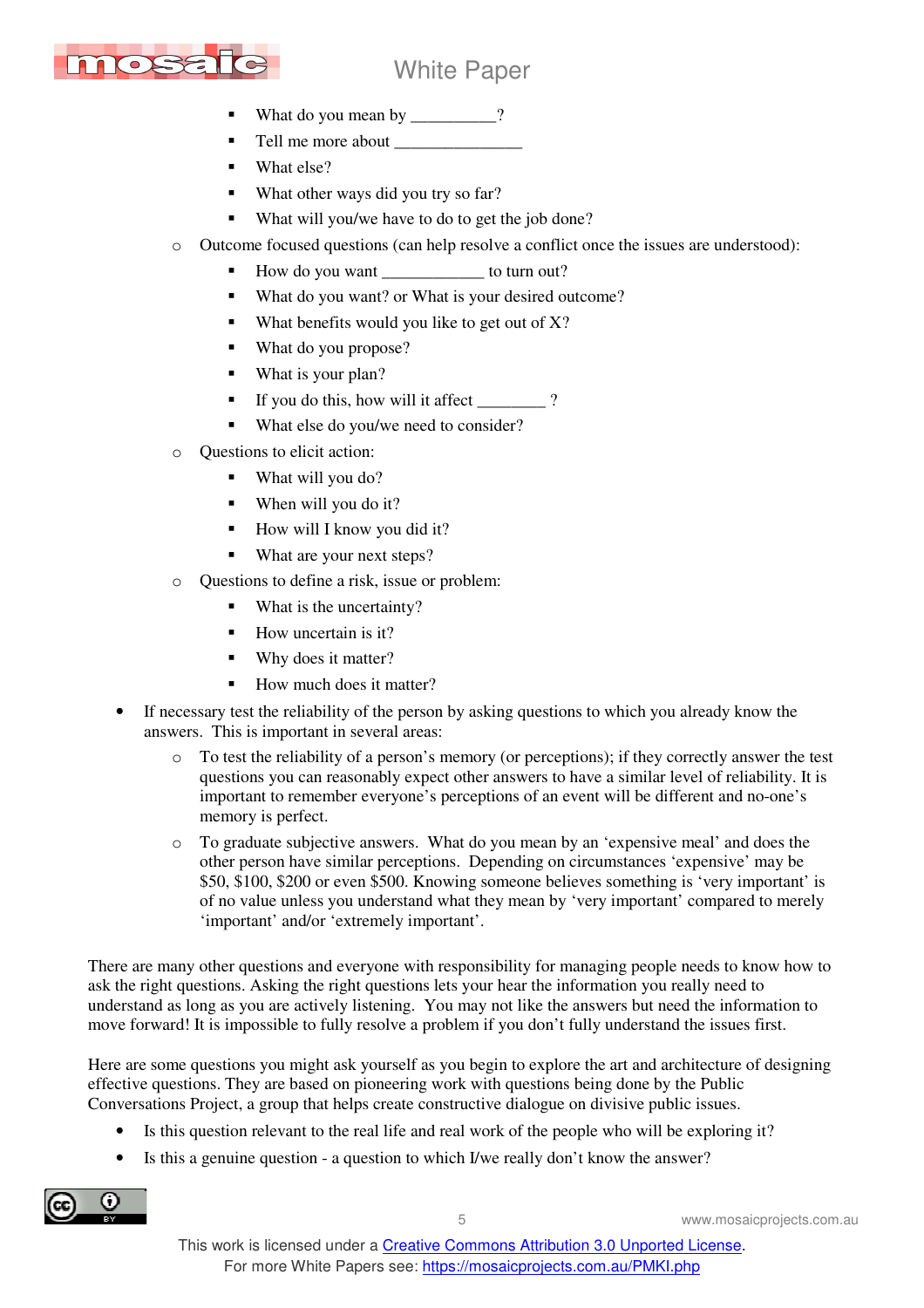

- What "work" do I want this question to do? That is, what kind of conversation, meanings, and feelings do I imagine this question will evoke in those who will be exploring it?
- Is this question likely to invite fresh thinking/feeling? Is it familiar enough to be recognisable and relevant - and different enough to call forward a new response?
- What assumptions or beliefs are embedded in the way this question is constructed?
- Is this question likely to generate hope, imagination, engagement, creative action, and new possibilities or is it likely to increase a focus on past problems and obstacles?
- Does this question leave room for new and different questions to be raised as the initial question is explored?

#### **Sceptics:**

Sceptics ask lots of questions and the right type of sceptic can be very useful, especially during the planning phase where they help teams develop a strong plan and anticipate problems by challenging commonly held beliefs. But beware; there are two types of sceptic. The loyal sceptic asks the questions others avoid and force debate until problems are resolved. Their focus in on scrutinising everything to develop a robust understanding that will succeed and once satisfied support the outcome they have helped create, they are working toward success.

Negative sceptics hope for failure! They criticise everything, revisit previous decisions and continuously make dire predictions. If left unchecked this negative influence will demoralise the project team, slow progress and eventually de-rail the project. Negative sceptics are driven by personal power, fault finding and finger pointing.

Sceptics are useful and should be allowed to 'test the scenario' during planning – it's better to deal with the hard questions before committing to a suboptimal course of action. This is a valuable contribution to the long term success of the work and should be actively encouraged at the right time. But the questioning needs to be positive and rooted in active listening. The negative sceptics and there stories of failure need to be removed from any position of influence as quickly as possible.

#### **Questioning to solve problems and create alignment:**

Questioning can be a powerful technique to help solve problems and build consensus on a course of action.





6 www.mosaicprojects.com.au

This work is licensed under a Creative Commons Attribution 3.0 Unported License. For more White Papers see: https://mosaicprojects.com.au/PMKI.php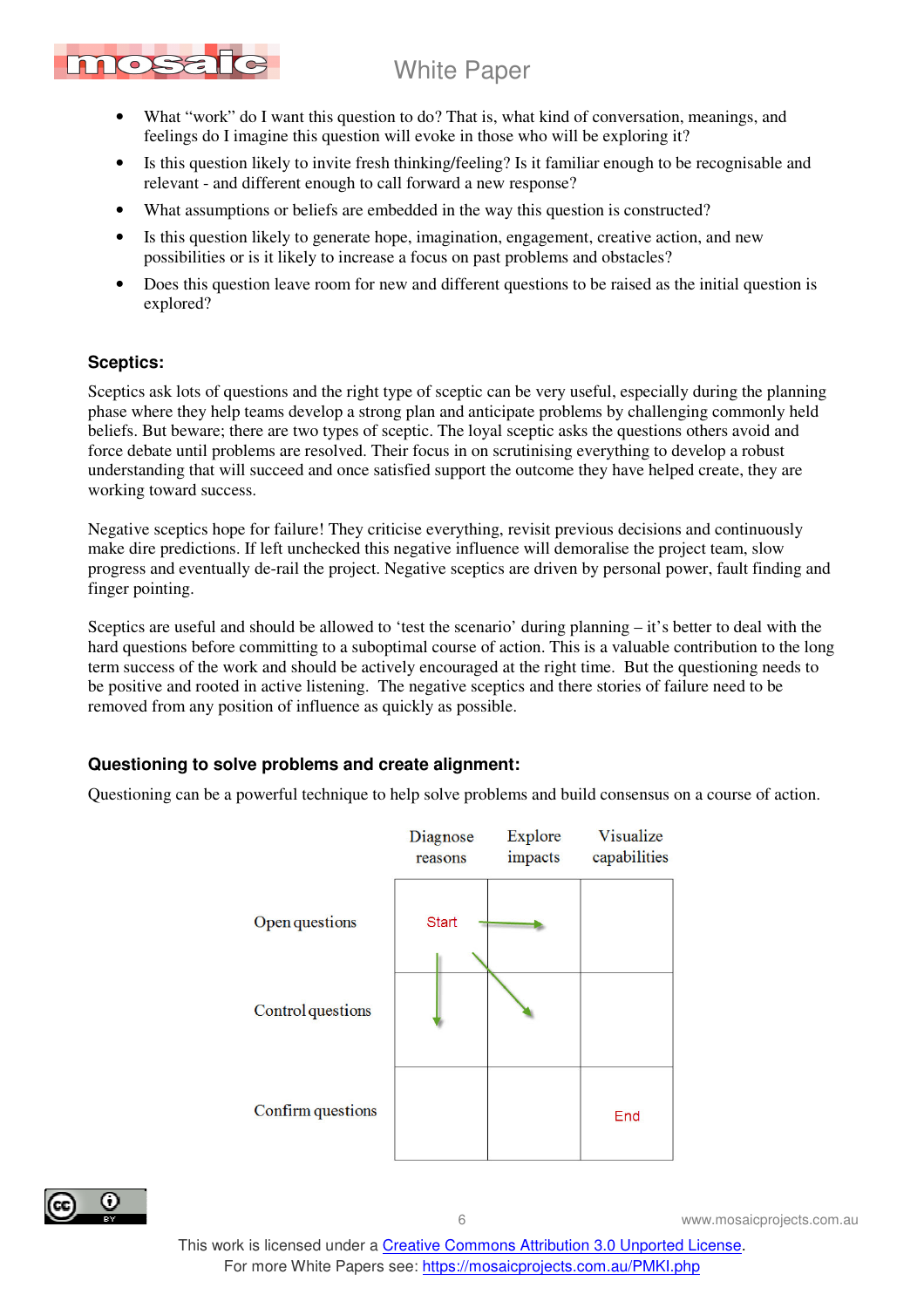

The starting point is always open questions to frame the problem. Once the underlying reasons are agreed, the questioning can progress towards confirming the agreed solution or the requirements / capabilities to be developed. The discussion may not move through all nine variants of questioning but should generally progress in the direction of the green arrows, only backtracking if something was missed<sup>9</sup>.

## **Negotiation Questions:**

Questions are also a powerful negotiating tool. Some of the more useful are:

**Would you explain the reasons for your position?** If you can't clearly understand the other party's reasoning through simple discussions, the best way to discern the other party's position and motivations is to directly ask them their rationale for what they are offering or seeking. Once you know the other party's thought process and justifications, rather than just the outcome they desire, you can better adjust your strategy and response to coincide with their position.

**Is there any reason you can't?** This is a great question to ask when you know the other party is avoiding or rejecting your offer for no legitimate reason or not having thought it through well enough. Usually when the question is asked this way, the other party has a hard time coming up with truly legitimate reasons that effectually negate your argument or offer. In instances where the other party does have a viable objection, you now have the opportunity to directly address, and hopefully overcome, that objection with sound reasoning of your own.

**Why do you think this is a fair and reasonable term or condition?** Fair implies a proper balance of conflicting or divided interests. Reasonable means not extreme or excessive. So a fair and reasonable term or condition is one that is balanced between all parties and somewhat moderate. If you are concerned about the reasonableness of an offer, do some due diligence to research comparables. Then ask the opposing party this question to encourage them to define and defend the reasonableness of their requirement.

**Why is that point or provision important?** Understanding the significance of a specific point or provision is imperative, and can even result in an adjustment of your own position. The answer the other side provides will allow you to fine tune your strategy based on this key learning about their critical priorities and values. Understanding, acknowledging and validating the significance of the opposing party's requests can not only help you recalibrate your approach, but also create more of a team atmosphere or affinity that builds a level of trust at a faster pace.

**What part of my proposal gives you the most concern?** Discussing a proposal point-by-point, particularly specific areas of concern, allows the parties to come to small fractional agreements that may not otherwise have been reached if you discussed the arrangement as a whole. Dealing directly with the most difficult deal points in triage mode—from the most to least problematic for the other side—shows you care. This can get you past those sticking points and greatly expedite the entire process.

**What documentation or proof do you have to validate your position?** It's important to know that what is being presented is 100% factual - 'Trust but Verify'. The best way to determine authenticity is by verifying the facts through documentation that validates what is being presented. Once that ink is dry, undoing a deal, however disingenuous, is far more difficult and quite unpleasant.

**What else do you think I should know?** After you've asked all of the questions you intended and can't think of any other, but you still want to ensure you have thoroughly vetted the arrangement, asking this question may induce some other points that you haven't uncovered or considered through prior discussions and the negotiation process. There could be something you don't know that, once revealed, might actually change your way of thinking, what you are seeking, or the strategy you originally started with.

<sup>&</sup>lt;sup>9</sup> For more on **problem-solving** see: https://www.mosaicprojects.com.au/WhitePapers/WP1013\_Problem\_Solving.pdf



 $\overline{a}$